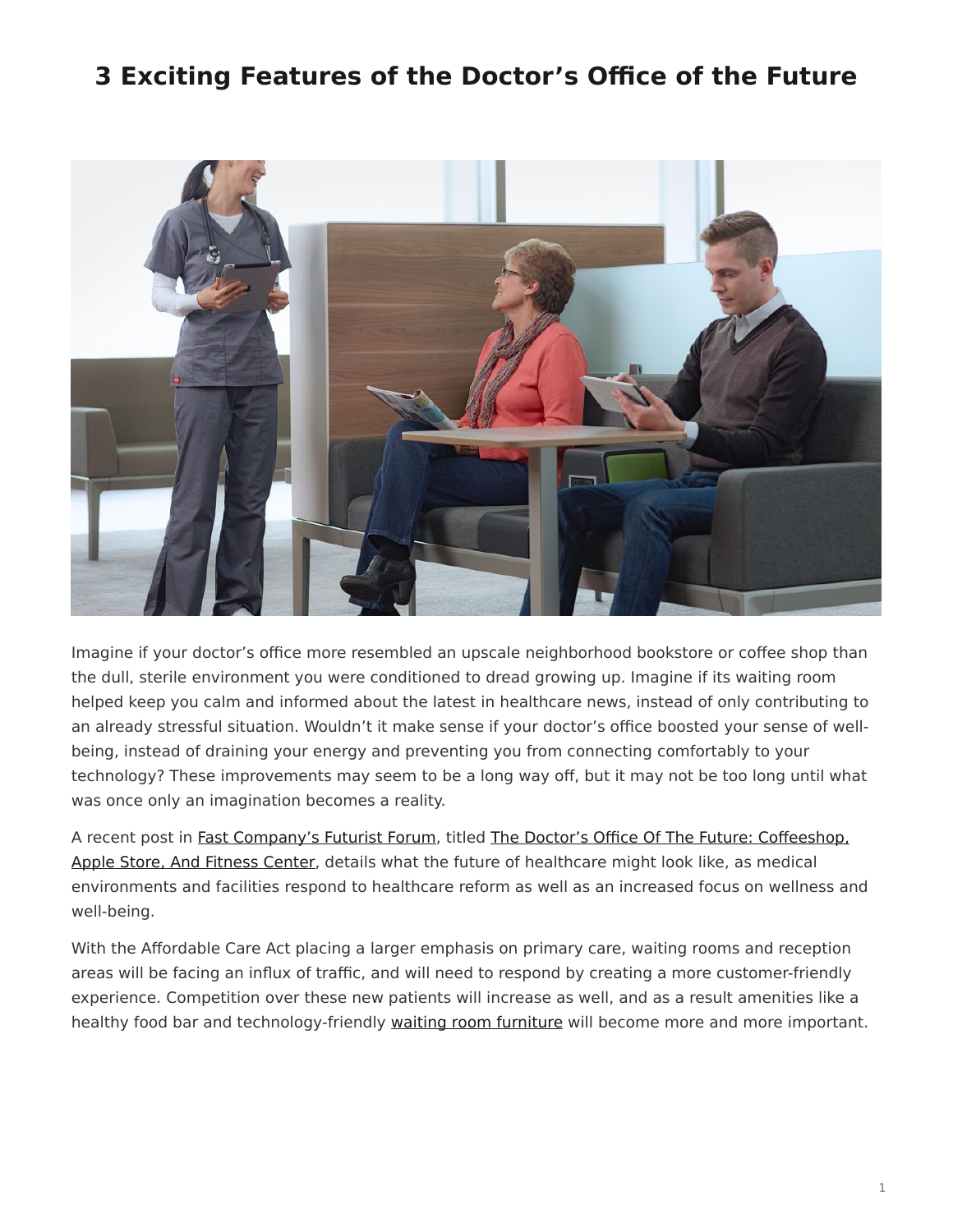The implementation of the ACA harbingers a shift from volume-based to value-based healthcare, and doctors and hospitals that keep their patients well and motivated to stay healthy stand to benefit the most. The Fast Company article, with the help of [the healthcare team at Gensler](http://m.gensler.com/markets/health-wellness), asks several "what if?" questions about this nascent healthcare future.

What if:

## **DOCTOR'S WAITING ROOMS LOOKED AND FUNCTIONED MORE LIKE A COFFEEHOUSE**

People who may not have anything in common could come together for the experience of partaking health care information. Gone are the rows of chairs and old magazines – in their place, patients can hunker down at a table with easy access (either electronically or via printed materials) to the latest research on medications or home safeguarding techniques.

## **DOCTORS' OFFICE WERE FITNESS OR WELL-BEING CENTERS**

30-minute "unplug" sessions are held during the lunch hour (or after work or after moms drop the kids off at school) and devoted to stress management techniques, deep breathing exercises, posture improvement, gut redux, etc.–and all of them led by a health care professional other than the doctor.

## **DOCTORS HAD SMALL BRANCH OFFICES**

These could be located throughout a metropolitan area or in rural areas so patients didn't have to travel so far. And perhaps, they "see" the doctor via high technology: a video screen and monitors that feed the patient's current health metrics directly to the doctor.

The key question now is not if the status quo of the doctor's office will transition away from the sterile environment of the past into the dynamic, attractive, profitable space of the present and future, but when.

| +About Steelcase |
|------------------|
| +Customer Care   |
| +Legal Notices   |
| +Connect With Us |
| +Contact Us      |